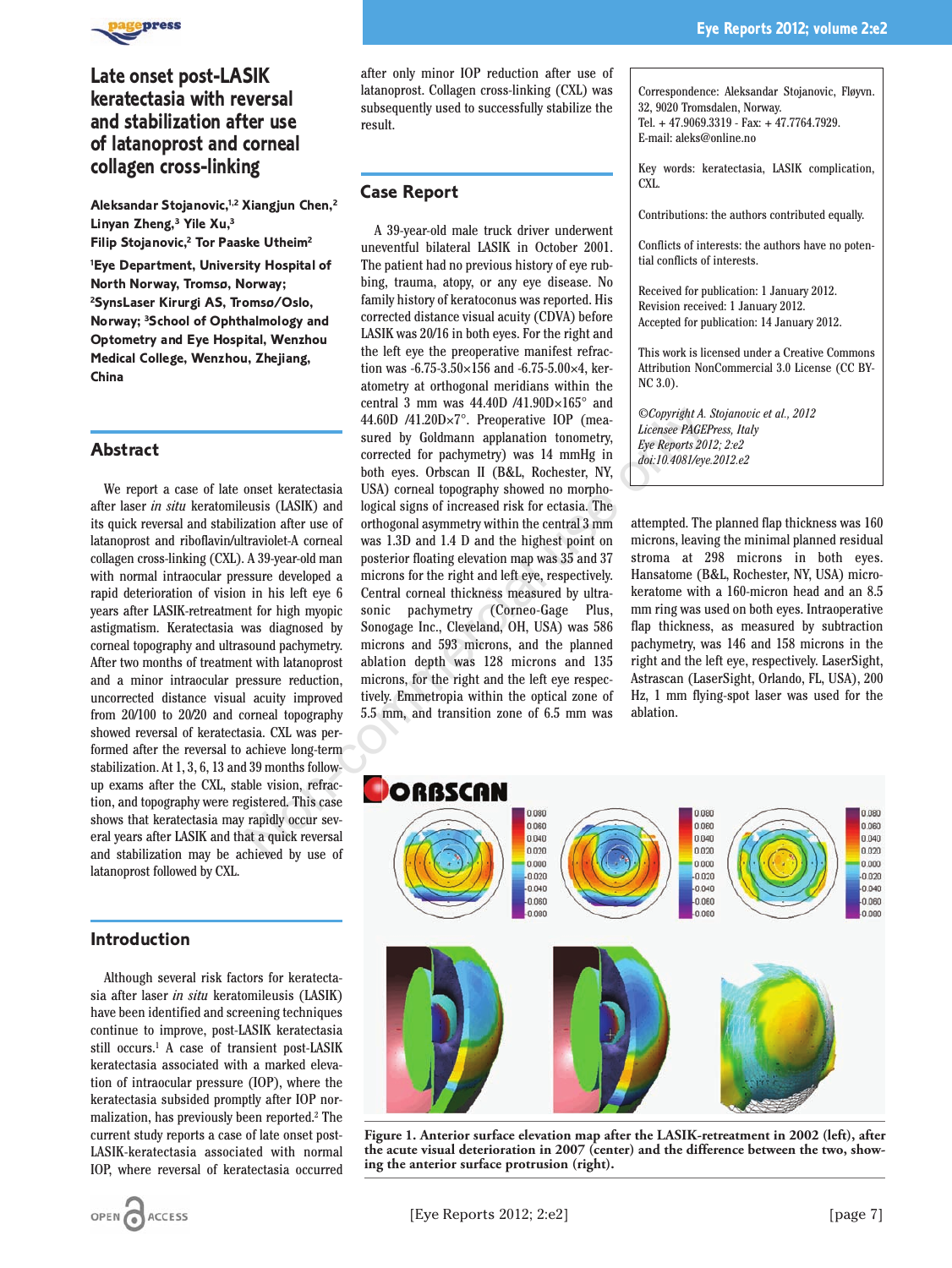



**Figure 2. Posterior floating elevation after the LASIK-retreatment in 2002 (left) (45 microns), after the acute visual deterioration in 2007 (center) (85 microns) and after the treatment with latanoprost and collagen cross-linking (right) (55 microns).**



**Figure 3. Anterior surface elevation map at the acute visual deterioration (left), after the treatment with latanoprost (center) and the difference between the two, showing the regression of the anterior surface protrusion (right).**

After the initial surgery, the patient's uncorrected distance visual acuity (UDVA) was 20/65 in both eyes, with CDVA of 20/20 in both eyes, corrected with  $-2.00-1.25\times175$  and  $-1.50 1.00\times170$ . The central ultrasound pachymetry was 505 and 502 microns for the right and the left eye, respectively. Retreatment using the flap re-lift technique aiming at emmetropia was performed in January 2002. The ablation depth of the retreatment was 49 and 39 microns and the calculated minimal residual stromal thickness was 296 and 303 microns for the right and the left eye, respectively. After the retreatment, the patient achieved UDVA of 20/20 in both eyes and there were no signs of keratectasia on Orbscan II topography at the follow-up exam 3 months after the surgery. At that point the ultrasound central corneal pachymetry was 463 and 470 microns, and the highest point on the posterior floating elevation map was 43 and 45 microns for the right and left eye, respectively.

The patient reported five years of stable and good vision until November 2007, at which point he experienced an acute and progressive worsening in his left eye, which could not be corrected with spectacle glasses or soft contact lenses. On examination performed on December 12, 2007, UDVA was 20/25 and 20/100, with CDVA 20/20 and 20/60, corrected with  $-0.25 - 0.50 \times 180$  and  $-1.00 - 1.50 \times 145$ , for the right and the left eye respectively. Right eye showed unremarkable clinical and topography findings. Orbscan II topography analysis of the left eye revealed signs of keratectasia, showing protrusion on the anterior elevation map (Figure 1), as well as the maximum height on the posterior floating elevation map of 85 microns (Figure 2, center), coinciding with the point of the minimal corneal thickness of 410 microns.

Keratometric map showed an irregular astigmatism with 3.1 D of asymmetry within the central 3 mm. IOP (corrected for pachymetry) was 14 mmHg. Central ultrasound pachymetry was 435 microns. Treatment with latanoprost (Xalatan®, Pfizer Inc, New York, NY, USA) once daily was initiated at this time.

According to the patient and the local optometrist, his UDVA improved dramatically within the following two weeks. At the followup examination 2 months after the onset of treatment with latanoprost (February 11, 2008), UDVA and CDVA of the left eye improved to 20/20 and only a minor manifest refractive error remained. Orbscan II anterior surface analysis showed the regression of the protrusion (Figure 3), while the posterior elevation decreased to 55 microns (Figure 2, right). Keratometric map showed a decrease of the irregular astigmatism within the central 3 mm to 1.5 D. The IOP showed a slight decrease to 11 mmHg.

On the same day, latanoprost was discontinued and CXL, with 0.1% riboflavin/dextran solution and 365 nm ultraviolet-A (UVA) irradiation with UVA-illuminator (UV-X, IROC, Zurich, Switzerland), was performed according to the standard protocol.3 The 1-, 3-, 6-, 13- and 39-months follow-up exams after CXL showed consistently stable UDVA of 20/20, stable refraction and no topographic signs of ectasia.

#### **Discussion**

High-grade myopia and astigmatism as well as a history of retreatment are identified risk factors for post LASIK keratectasia.<sup>4</sup> In the current case keratectasia was topographically diagnosed by moderate protrusion of the anterior surface, marked increase of the height of the posterior elevation and increased asymmetry. The concurrent corneal thinning on ultrasound pachymetry followed the finding.

Guirao and colleagues explained the mechanism of keratectasia as the action of the IOP on the weakened cornea.4,5 In our case, in contrast with the previously published case report where the keratectasia reversal occurred with reduction of elevated IOP,<sup>2</sup> the reversal coincided with only a minor reduction of normal